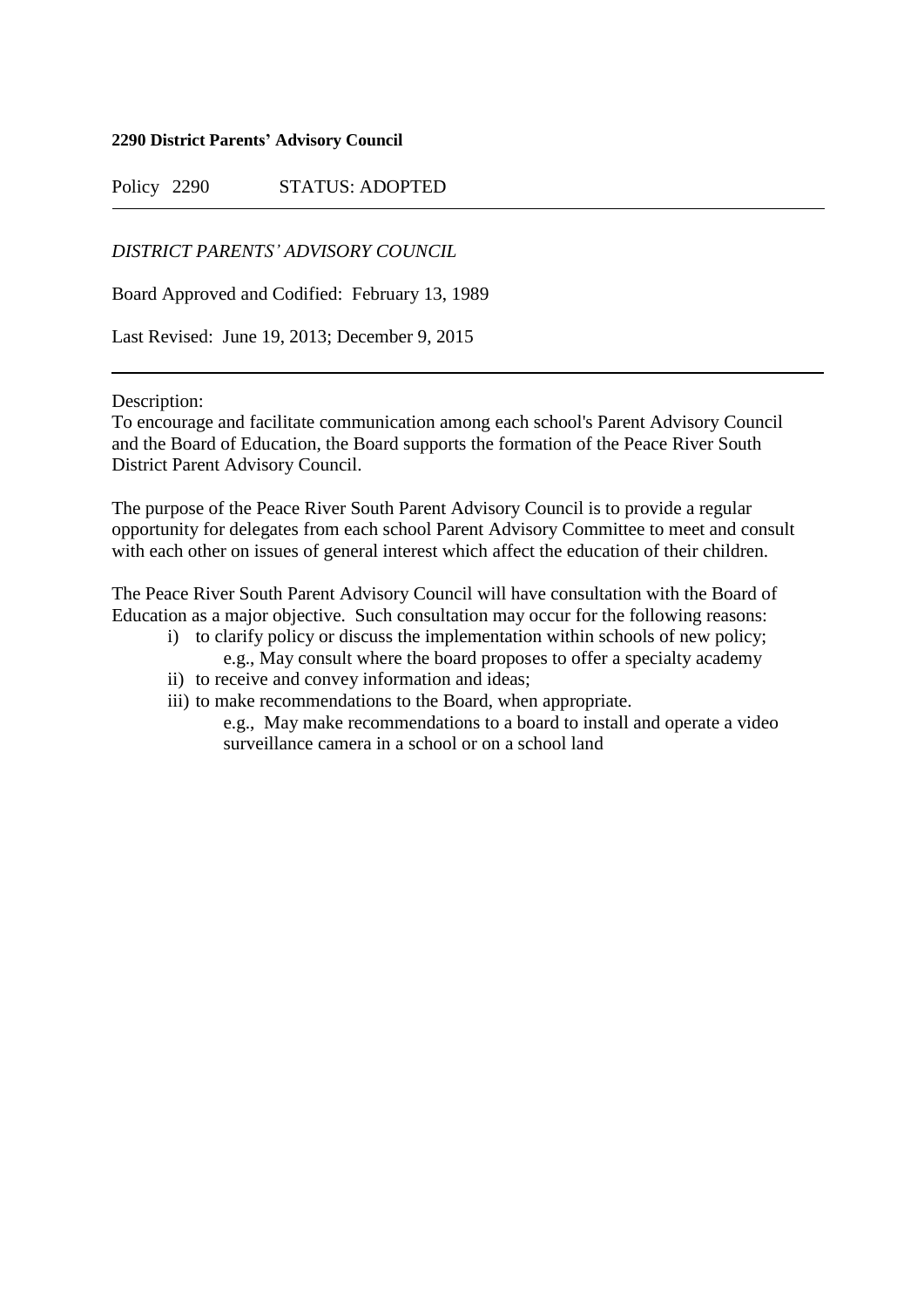# *DISTRICT PARENTS' ADVISORY COUNCIL*

Board Approved and Codified: February 13, 1989

Last Revised: June 19, 2013; December 9, 2015

## Description:

## **Organization and Procedures**

- 1. The Peace River South District Parent Advisory Council shall consist of two parts:
	- i) The Peace River South District Parent Advisory Council Executive consisting of the President, Vice-President, Secretary, Treasurer and other executive members as required. This shall include two members from each School Parent Advisory Council of which one of these members shall have voting privileges at meetings.
	- ii) Other parents with children attending S.D. #59 (Peace River South) schools shall make up the general membership.
- 2. The Peace River South District Parent Advisory Council Executive shall be elected at a general meeting called by the past executive early in the school year.
- 3. The President of the Executive shall be a custodial parent or guardian of a child in the school district.
- 4. The District Parent Advisory Council must make bylaws governing its meetings and the business and conduct of its affairs, including bylaws governing the dissolution of the council.
- 5. The District Parent Advisory Council should practice sound accounting and internal control procedures.

#### **Meetings**

- 1. The Executive shall determine the date and time of its regular monthly meetings.
- 2. Parent Advisory Councils Schools, shall be notified of all meetings and agenda topics.
- 3. The Executive shall be encouraged to sponsor larger public meetings as the need and interest arises.
- 4. Minutes of meetings of the P.R.S.D.P.A.C. Executive and the P.R.S.D.P.A.C. monthly meetings shall be kept and recommendations recorded.
- 5. Sub-Committees: The P.R.S.D.P.A.C. shall encourage the involvement of schoolcommunity members by means of participation in consultative and activity oriented subcommittees.

# **Board Co-ordination**

- 1. An operating budget shall be considered for approval each year to cover expenses such as travel, in service, coffee supplies, copying costs, telephone calls and other incidental expenses incurred by the executive of the P.R.S.D.P.A.C.
- 2. A Trustee shall be available as a liaison person for the P.R.S.D.P.A.C., to clarify policies and procedures of the Board of School Trustees.